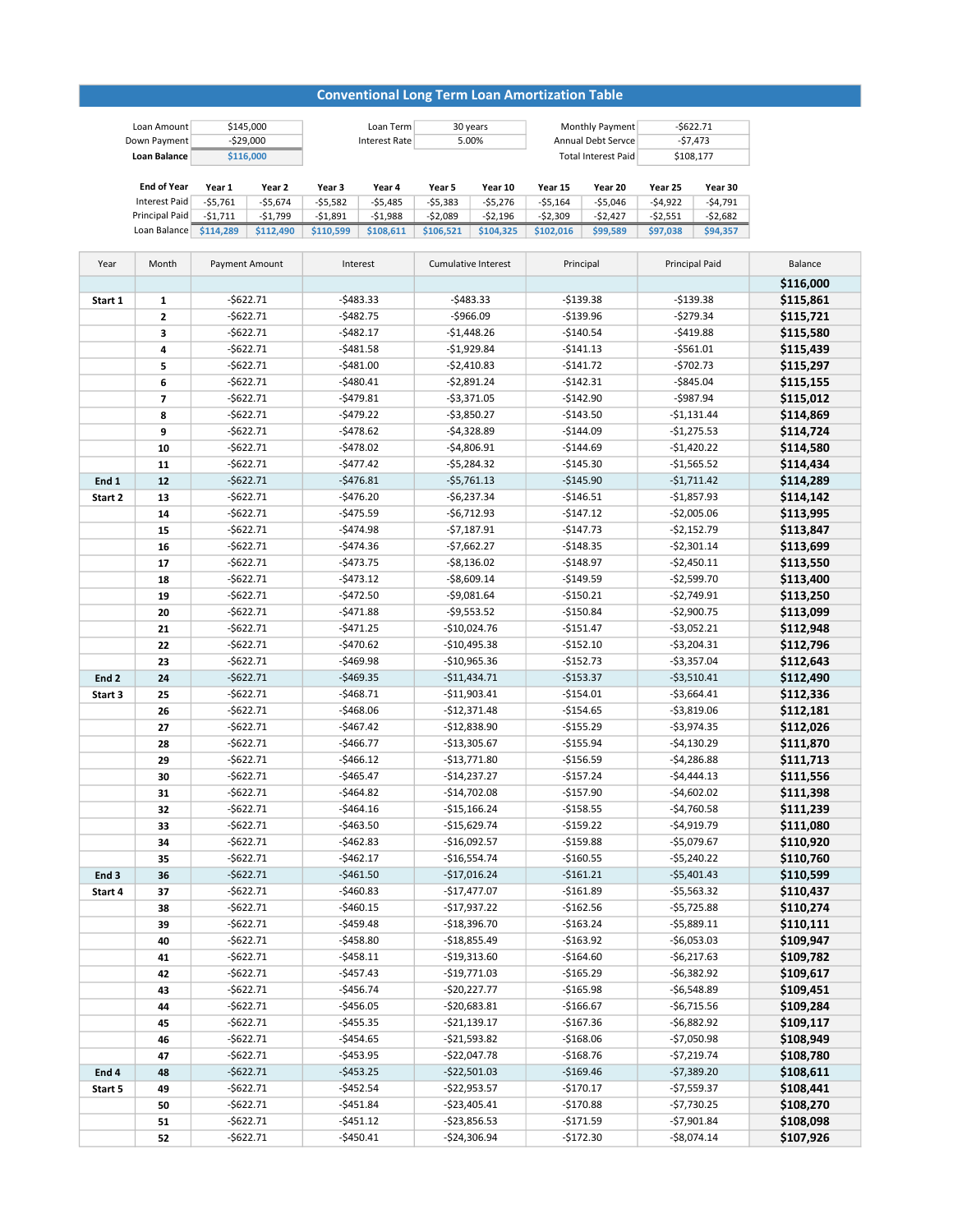|                  | 53  | $-$622.71$   | $-$449.69$   | $-$24,756.63$   | $-5173.02$   | $-$ \$8,247.16 | \$107,753 |
|------------------|-----|--------------|--------------|-----------------|--------------|----------------|-----------|
|                  | 54  | $-$622.71$   | $-$448.97$   | $-$25,205.60$   | $-$173.74$   | $-$8,420.90$   | \$107,579 |
|                  | 55  | $-5622.71$   | $-$448.25$   | $-$25,653.85$   | $-5174.47$   | $-$8,595.37$   | \$107,405 |
|                  | 56  | $-$622.71$   | $-5447.52$   | $-$26,101.37$   | $-5175.19$   | $-$8,770.57$   | \$107,229 |
|                  | 57  | $-$622.71$   | $-$ \$446.79 | $-$ \$26,548.16 | $-$175.92$   | $-$8,946.49$   | \$107,054 |
|                  | 58  | $-5622.71$   | $-5446.06$   | $-526,994.21$   | $-$176.66$   | $-59,123.15$   | \$106,877 |
|                  | 59  | $-5622.71$   | $-$445.32$   | $-$27,439.53$   | $-$177.39$   | $-$9,300.54$   | \$106,699 |
| End <sub>5</sub> | 60  | $-5622.71$   | $-$444.58$   | $-$27,884.11$   | $-5178.13$   | $-$9,478.67$   | \$106,521 |
| Start 6          | 61  | $-$622.71$   | $-5443.84$   | $-$28,327.95$   | $-$178.87$   | $-$9,657.54$   | \$106,342 |
|                  | 62  | $-$622.71$   | $-$443.09$   | $-$28,771.05$   | $-$179.62$   | $-59,837.16$   | \$106,163 |
|                  | 63  | $-$622.71$   | $-5442.35$   | $-529,213.39$   | $-$180.37$   | $-$10,017.53$  | \$105,982 |
|                  | 64  | $-$622.71$   | $-$441.59$   | -\$29,654.99    | $-5181.12$   | $-$10,198.65$  | \$105,801 |
|                  | 65  | $-$622.71$   | $-$440.84$   | -\$30,095.82    | $-5181.87$   | $-$10,380.53$  | \$105,619 |
|                  | 66  | $-$622.71$   | $-$440.08$   | -\$30,535.91    | $-$182.63$   | $-$10,563.16$  | \$105,437 |
|                  | 67  | $-$622.71$   | $-5439.32$   | -\$30,975.23    | $-$183.39$   | $-$10,746.55$  | \$105,253 |
|                  | 68  | $-$622.71$   | $-$438.56$   | $-$ \$31,413.78 | $-$184.16$   | -\$10,930.71   | \$105,069 |
|                  | 69  | $-$622.71$   | $-$437.79$   | $-$31,851.57$   | $-5184.92$   | $-$11,115.63$  | \$104,884 |
|                  | 70  | $-$622.71$   | $-$437.02$   | $-$ \$32,288.59 | $-$185.69$   | $-$11,301.33$  | \$104,699 |
|                  | 71  | $-$622.71$   | $-$436.24$   | $-$32,724.83$   | $-$186.47$   | $-$11,487.80$  | \$104,512 |
| End 6            | 72  | $-$622.71$   | $-$435.47$   | $-533,160.30$   | $-$187.25$   | $-$11,675.04$  | \$104,325 |
| Start 7          | 73  | $-$622.71$   | $-$434.69$   | -\$33,594.99    | $-$188.03$   | $-511,863.07$  | \$104,137 |
|                  | 74  | $-$622.71$   | $-$433.90$   | -\$34,028.89    | $-5188.81$   | $-$12,051.88$  | \$103,948 |
|                  | 75  | $-$622.71$   | $-$433.12$   | $-$34,462.01$   | $-$189.60$   | $-$12,241.47$  | \$103,759 |
|                  | 76  | $-5622.71$   | $-5432.33$   | -\$34,894.34    | $-$190.39$   | $-$12,431.86$  | \$103,568 |
|                  | 77  | $-$622.71$   | $-5431.53$   | $-535,325.87$   | $-$191.18$   | $-$12,623.04$  | \$103,377 |
|                  | 78  | $-$622.71$   | $-$430.74$   | $-$ \$35,756.61 | $-$191.98$   | $-$12,815.01$  | \$103,185 |
|                  | 79  | $-$622.71$   | $-$429.94$   | $-$36,186.54$   | $-$192.78$   | $-$13,007.79$  | \$102,992 |
|                  | 80  | $-5622.71$   | $-5429.13$   | $-$36,615.68$   | $-$193.58$   | $-$13,201.37$  | \$102,799 |
|                  | 81  | $-$622.71$   | $-5428.33$   | $-$37,044.01$   | $-$194.39$   | $-$13,395.75$  | \$102,604 |
|                  | 82  | $-$622.71$   | $-$427.52$   | $-$ \$37,471.52 | $-$195.20$   | $-$13,590.95$  | \$102,409 |
|                  | 83  | $-$622.71$   | $-$426.70$   | $-$ \$37,898.23 | $-$196.01$   | $-$13,786.96$  | \$102,213 |
| End <sub>7</sub> | 84  | $-5622.71$   | $-$425.89$   | $-538,324.12$   | $-$196.83$   | $-$13,983.78$  | \$102,016 |
| Start 8          | 85  | $-$622.71$   | $-$425.07$   | $-$38,749.18$   | $-$197.65$   | $-$14,181.43$  | \$101,819 |
|                  | 86  | $-$622.71$   | $-5424.24$   | $-$39,173.43$   | $-$198.47$   | $-$14,379.90$  | \$101,620 |
|                  | 87  | $-$622.71$   | $-5423.42$   | -\$39,596.85    | $-$199.30$   | $-$14,579.19$  | \$101,421 |
|                  | 88  | $-$622.71$   | $-$422.59$   | $-$40,019.43$   | $-5200.13$   | $-$14,779.32$  | \$101,221 |
|                  | 89  | $-$622.71$   | $-$421.75$   | $-$40,441.18$   | $-$200.96$   | $-$14,980.28$  | \$101,020 |
|                  | 90  | $-$622.71$   | $-$420.92$   | $-$40,862.10$   | $-5201.80$   | $-$15,182.08$  | \$100,818 |
|                  | 91  | $-$622.71$   | $-$420.07$   | $-$41,282.17$   | $-5202.64$   | $-$15,384.72$  | \$100,615 |
|                  | 92  | $-$622.71$   | $-$419.23$   | $-$41,701.41$   | $-5203.48$   | $-$15,588.20$  | \$100,412 |
|                  | 93  | $-$622.71$   | $-5418.38$   | $-$42,119.79$   | $-5204.33$   | $-$15,792.53$  | \$100,207 |
|                  | 94  | $-5622.71$   | $-$417.53$   | $-$ \$42,537.32 | $-$ \$205.18 | $-$15,997.71$  | \$100,002 |
|                  | 95  | $-$622.71$   | $-$416.68$   | $-$42,954.00$   | $-$206.04$   | $-$16,203.75$  | \$99,796  |
| End 8            | 96  | -\$622.71    | $-$ \$415.82 | $-$ \$43,369.81 | $-5206.90$   | $-$16,410.64$  | \$99,589  |
| Start 9          | 97  | -\$622.71    | -\$414.96    | $-$ \$43,784.77 | -\$207.76    | $-$16,618.40$  | \$99,382  |
|                  | 98  | -\$622.71    | $-$414.09$   | $-$ \$44,198.86 | -\$208.62    | $-$16,827.02$  | \$99,173  |
|                  | 99  | -\$622.71    | -\$413.22    | $-$44,612.08$   | $-5209.49$   | $-$17,036.52$  | \$98,963  |
|                  | 100 | -\$622.71    | -\$412.35    | $-$45,024.43$   | $-$210.37$   | $-$17,246.88$  | \$98,753  |
|                  | 101 | -\$622.71    | -\$411.47    | $-$45,435.90$   | $-5211.24$   | $-$17,458.12$  | \$98,542  |
|                  | 102 | -\$622.71    | -\$410.59    | $-$45,846.49$   | $-5212.12$   | $-$17,670.24$  | \$98,330  |
|                  | 103 | -\$622.71    | $-$409.71$   | $-$ \$46,256.20 | $-5213.01$   | $-$17,883.25$  | \$98,117  |
|                  | 104 | -\$622.71    | -\$408.82    | -\$46,665.02    | $-$213.89$   | $-$18,097.14$  | \$97,903  |
|                  | 105 | -\$622.71    | -\$407.93    | -\$47,072.95    | -\$214.78    | $-$18,311.93$  | \$97,688  |
|                  | 106 | -\$622.71    | -\$407.03    | -\$47,479.98    | -\$215.68    | -\$18,527.61   | \$97,472  |
|                  | 107 | -\$622.71    | -\$406.13    | $-$47,886.11$   | $-5216.58$   | $-$18,744.19$  | \$97,256  |
| End 9            | 108 | $-5622.71$   | $-$405.23$   | $-$ \$48,291.35 | $-5217.48$   | $-$18,961.67$  | \$97,038  |
| Start 10         | 109 | -\$622.71    | $-$404.33$   | -\$48,695.67    | $-5218.39$   | $-$19,180.05$  | \$96,820  |
|                  | 110 | -\$622.71    | -\$403.42    | -\$49,099.09    | -\$219.30    | -\$19,399.35   | \$96,601  |
|                  | 111 | -\$622.71    | -\$402.50    | -\$49,501.59    | $-$ \$220.21 | $-$19,619.56$  | \$96,380  |
|                  | 112 | -\$622.71    | -\$401.59    | -\$49,903.18    | $-5221.13$   | $-$19,840.69$  | \$96,159  |
|                  | 113 | -\$622.71    | -\$400.66    | -\$50,303.84    | -\$222.05    | -\$20,062.74   | \$95,937  |
|                  | 114 | -\$622.71    | -\$399.74    | -\$50,703.58    | -\$222.97    | -\$20,285.71   | \$95,714  |
|                  | 115 | -\$622.71    | -\$398.81    | -\$51,102.39    | $-$ \$223.90 | -\$20,509.62   | \$95,490  |
|                  | 116 | $-$ \$622.71 | -\$397.88    | -\$51,500.27    | $-$224.84$   | -\$20,734.45   | \$95,266  |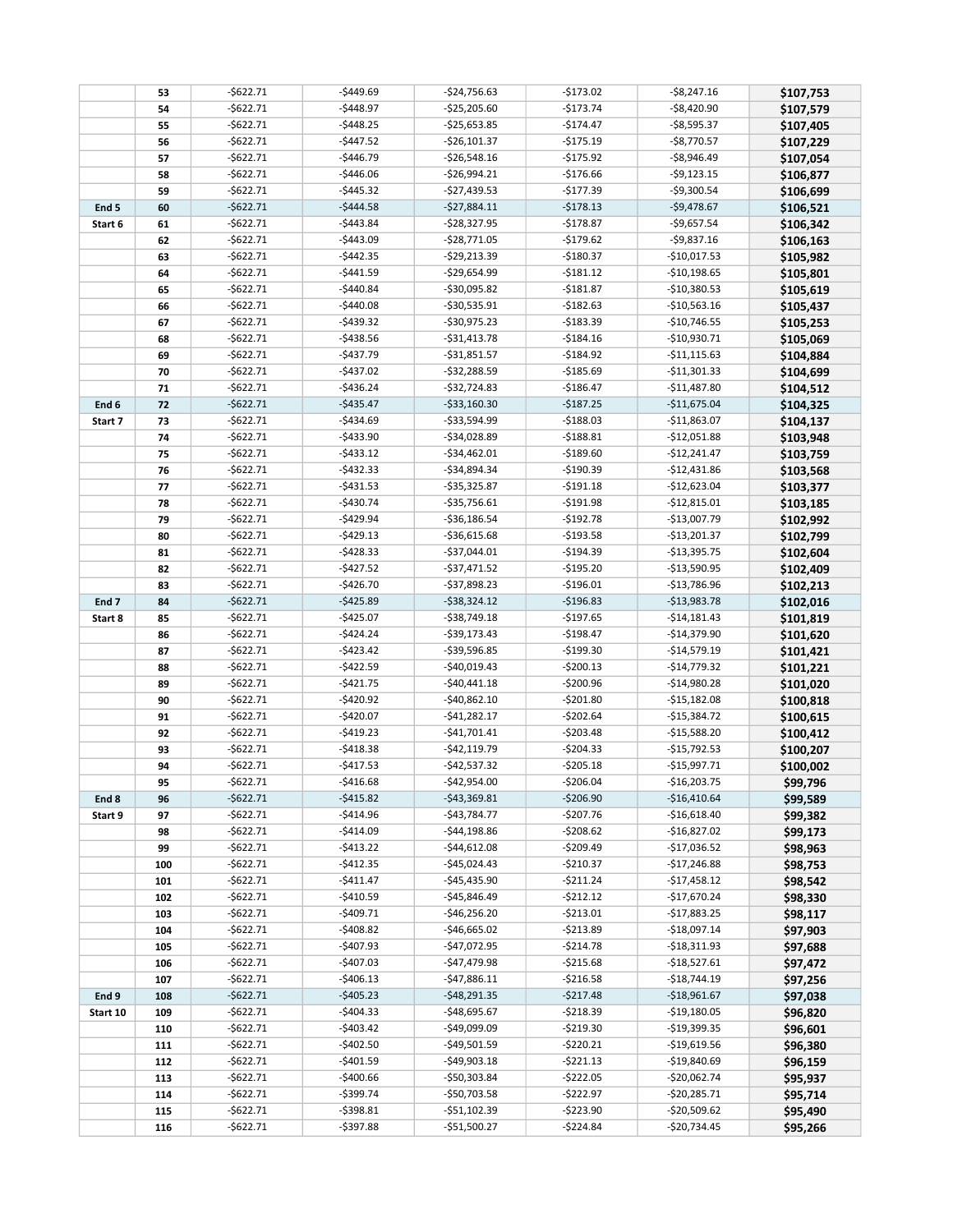|               | 117 | $-5622.71$   | $-5396.94$   | -\$51,897.21    | $-$ \$225.77 | $-520,960.23$   | \$95,040 |
|---------------|-----|--------------|--------------|-----------------|--------------|-----------------|----------|
|               | 118 | $-$622.71$   | $-$396.00$   | -\$52,293.20    | $-5226.71$   | $-521,186.94$   | \$94,813 |
|               | 119 | $-5622.71$   | $-$395.05$   | $-$52,688.26$   | $-$227.66$   | $-$21,414.60$   | \$94,585 |
| <b>End 10</b> | 120 | $-$622.71$   | $-5394.11$   | $-$53,082.36$   | $-5228.61$   | $-$21,643.21$   | \$94,357 |
| Start 11      | 121 | $-$ \$622.71 | $-5393.15$   | $-$ \$53,475.52 | $-$ \$229.56 | $-$21,872.76$   | \$94,127 |
|               | 122 | $-5622.71$   | $-5392.20$   | $-$53,867.71$   | $-5230.52$   | $-$22,103.28$   | \$93,897 |
|               | 123 | $-$ \$622.71 | $-5391.24$   | $-$54,258.95$   | $-5231.48$   | $-$22,334.76$   | \$93,665 |
|               | 124 | $-5622.71$   | $-$390.27$   | $-$54,649.22$   | $-5232.44$   | $-$22,567.20$   | \$93,433 |
|               | 125 | $-5622.71$   | $-5389.30$   | -\$55,038.53    | $-5233.41$   | $-$22,800.61$   | \$93,199 |
|               | 126 | $-5622.71$   | $-5388.33$   | $-$55,426.86$   | $-5234.38$   | -\$23,034.99    | \$92,965 |
|               | 127 | $-$622.71$   | $-5387.35$   | $-$ \$55,814.21 | $-5235.36$   | $-$23,270.35$   | \$92,730 |
|               | 128 | $-5622.71$   | $-$386.37$   | -\$56,200.58    | $-5236.34$   | $-$23,506.69$   | \$92,493 |
|               | 129 | $-5622.71$   | $-5385.39$   | -\$56,585.97    | $-5237.32$   | $-$23,744.01$   | \$92,256 |
|               | 130 | $-$622.71$   | $-5384.40$   | -\$56,970.37    | $-5238.31$   | $-523,982.33$   | \$92,018 |
|               | 131 | $-$622.71$   | $-5383.41$   | -\$57,353.78    | $-5239.31$   | $-524,221.63$   | \$91,778 |
| <b>End 11</b> | 132 | $-5622.71$   | $-5382.41$   | $-$57,736.19$   | $-$240.30$   | $-$24,461.94$   | \$91,538 |
| Start 12      | 133 | $-$622.71$   | $-5381.41$   | $-558,117.60$   | $-5241.30$   | $-$24,703.24$   | \$91,297 |
|               | 134 | $-$622.71$   | $-5380.40$   | -\$58,498.00    | $-5242.31$   | $-$24,945.55$   | \$91,054 |
|               | 135 | $-5622.71$   | $-5379.39$   | -\$58,877.40    | $-5243.32$   | $-525,188.87$   | \$90,811 |
|               | 136 | $-5622.71$   | $-5378.38$   | $-$59,255.78$   | $-5244.33$   | $-$25,433.20$   | \$90,567 |
|               | 137 | $-5622.71$   | $-5377.36$   | $-$59,633.14$   | $-$245.35$   | $-$25,678.56$   | \$90,321 |
|               | 138 | $-$622.71$   | $-5376.34$   | -\$60,009.48    | $-$246.37$   | $-$25,924.93$   | \$90,075 |
|               | 139 | $-5622.71$   | $-5375.31$   | -\$60,384.79    | $-$247.40$   | $-$26,172.33$   | \$89,828 |
|               | 140 | $-5622.71$   | $-5374.28$   | -\$60,759.07    | $-5248.43$   | $-$26,420.76$   | \$89,579 |
|               | 141 | $-$ \$622.71 | $-5373.25$   | $-561,132.32$   | $-$249.47$   | $-$26,670.23$   | \$89,330 |
|               | 142 | $-5622.71$   | $-5372.21$   | $-$61,504.53$   | $-5250.51$   | $-$26,920.73$   | \$89,079 |
|               | 143 | $-5622.71$   | $-5371.16$   | $-$61,875.69$   | $-5251.55$   | $-$27,172.28$   | \$88,828 |
| <b>End 12</b> | 144 | $-$622.71$   | $-$370.12$   | $-$62,245.80$   | $-$252.60$   | $-$27,424.88$   | \$88,575 |
| Start 13      | 145 | $-5622.71$   | $-$369.06$   | $-$62,614.87$   | $-$253.65$   | $-$27,678.53$   | \$88,321 |
|               | 146 | $-$ \$622.71 | $-$368.01$   | $-$62,982.87$   | $-$ \$254.71 | $-$27,933.24$   | \$88,067 |
|               | 147 | $-5622.71$   | $-$366.94$   | $-$63,349.82$   | $-$255.77$   | $-528,189.00$   | \$87,811 |
|               | 148 | $-5622.71$   | $-5365.88$   | -\$63,715.70    | $-$256.83$   | $-$28,445.84$   | \$87,554 |
|               | 149 | $-5622.71$   | $-$364.81$   | $-$64,080.51$   | $-$257.90$   | $-$28,703.74$   | \$87,296 |
|               | 150 | $-$622.71$   | $-5363.73$   | $-$64,444.24$   | $-5258.98$   | $-528,962.72$   | \$87,037 |
|               | 151 | $-$622.71$   | $-5362.66$   | -\$64,806.90    | $-$260.06$   | $-529,222.78$   | \$86,777 |
|               | 152 | $-$622.71$   | $-5361.57$   | $-$65,168.47$   | $-5261.14$   | $-$29,483.92$   | \$86,516 |
|               | 153 | $-5622.71$   | $-5360.48$   | $-$65,528.95$   | $-5262.23$   | $-$29,746.15$   | \$86,254 |
|               | 154 | $-5622.71$   | $-$359.39$   | $-$65,888.34$   | $-5263.32$   | -\$30,009.47    | \$85,991 |
|               | 155 | $-$ \$622.71 | $-5358.29$   | $-$66,246.64$   | $-5264.42$   | -\$30,273.89    | \$85,726 |
| <b>End 13</b> | 156 | $-5622.71$   | $-5357.19$   | $-$66,603.83$   | $-5265.52$   | $-$30,539.41$   | \$85,461 |
| Start 14      | 157 | $-$ \$622.71 | $-$356.09$   | -\$66,959.91    | $-$266.63$   | $-530,806.04$   | \$85,194 |
|               | 158 | $-$ \$622.71 | $-$354.97$   | $-$67,314.89$   | $-$267.74$   | -\$31,073.78    | \$84,926 |
|               | 159 | $-$622.71$   | $-5353.86$   | $-$67,668.75$   | $-5268.85$   | $-531,342.63$   | \$84,657 |
|               | 160 | -\$622.71    | -\$352.74    | -\$68,021.49    | -\$269.97    | $-531,612.61$   | \$84,387 |
|               | 161 | $-$ \$622.71 | -\$351.61    | $-568,373.10$   | $-5271.10$   | -\$31,883.70    | \$84,116 |
|               | 162 | $-$ \$622.71 | $-$ \$350.48 | -\$68,723.59    | $-5272.23$   | -\$32,155.93    | \$83,844 |
|               | 163 | $-$ \$622.71 | -\$349.35    | -\$69,072.94    | $-5273.36$   | $-$ \$32,429.30 | \$83,571 |
|               | 164 | $-$ \$622.71 | $-5348.21$   | -\$69,421.15    | $-$274.50$   | -\$32,703.80    | \$83,296 |
|               | 165 | $-$ \$622.71 | $-$347.07$   | -\$69,768.22    | $-$ \$275.65 | -\$32,979.44    | \$83,021 |
|               | 166 | $-$ \$622.71 | -\$345.92    | -\$70,114.13    | $-5276.79$   | -\$33,256.24    | \$82,744 |
|               | 167 | -\$622.71    | -\$344.77    | $-$70,458.90$   | $-$277.95$   | $-533,534.18$   | \$82,466 |
| <b>End 14</b> | 168 | $-$622.71$   | $-$ \$343.61 | $-570,802.51$   | $-5279.11$   | $-$ \$33,813.29 | \$82,187 |
| Start 15      | 169 | $-$ \$622.71 | $-$ \$342.44 | -\$71,144.95    | $-5280.27$   | $-$ \$34,093.56 | \$81,906 |
|               | 170 | $-$ \$622.71 | $-5341.28$   | -\$71,486.23    | $-5281.44$   | -\$34,374.99    | \$81,625 |
|               | 171 | $-$ \$622.71 | $-$ \$340.10 | -\$71,826.33    | $-5282.61$   | $-$ \$34,657.60 | \$81,342 |
|               | 172 | $-$ \$622.71 | -\$338.93    | -\$72,165.26    | $-5283.79$   | -\$34,941.39    | \$81,059 |
|               | 173 | $-$ \$622.71 | $-$ \$337.74 | -\$72,503.00    | $-5284.97$   | $-$ \$35,226.36 | \$80,774 |
|               | 174 | $-$ \$622.71 | -\$336.56    | -\$72,839.56    | $-5286.16$   | $-$ \$35,512.52 | \$80,487 |
|               | 175 | $-$ \$622.71 | -\$335.36    | -\$73,174.93    | $-5287.35$   | -\$35,799.86    | \$80,200 |
|               | 176 | $-$ \$622.71 | -\$334.17    | -\$73,509.09    | $-5288.55$   | -\$36,088.41    | \$79,912 |
|               | 177 | $-$ \$622.71 | $-5332.96$   | -\$73,842.06    | $-5289.75$   | $-536,378.16$   | \$79,622 |
|               | 178 | $-$ \$622.71 | -\$331.76    | -\$74,173.82    | -\$290.96    | -\$36,669.11    | \$79,331 |
|               | 179 | $-$ \$622.71 | -\$330.55    | -\$74,504.36    | -\$292.17    | $-$ \$36,961.28 | \$79,039 |
| <b>End 15</b> | 180 | $-5622.71$   | $-5329.33$   | $-574,833.69$   | $-5293.39$   | $-537,254.67$   | \$78,745 |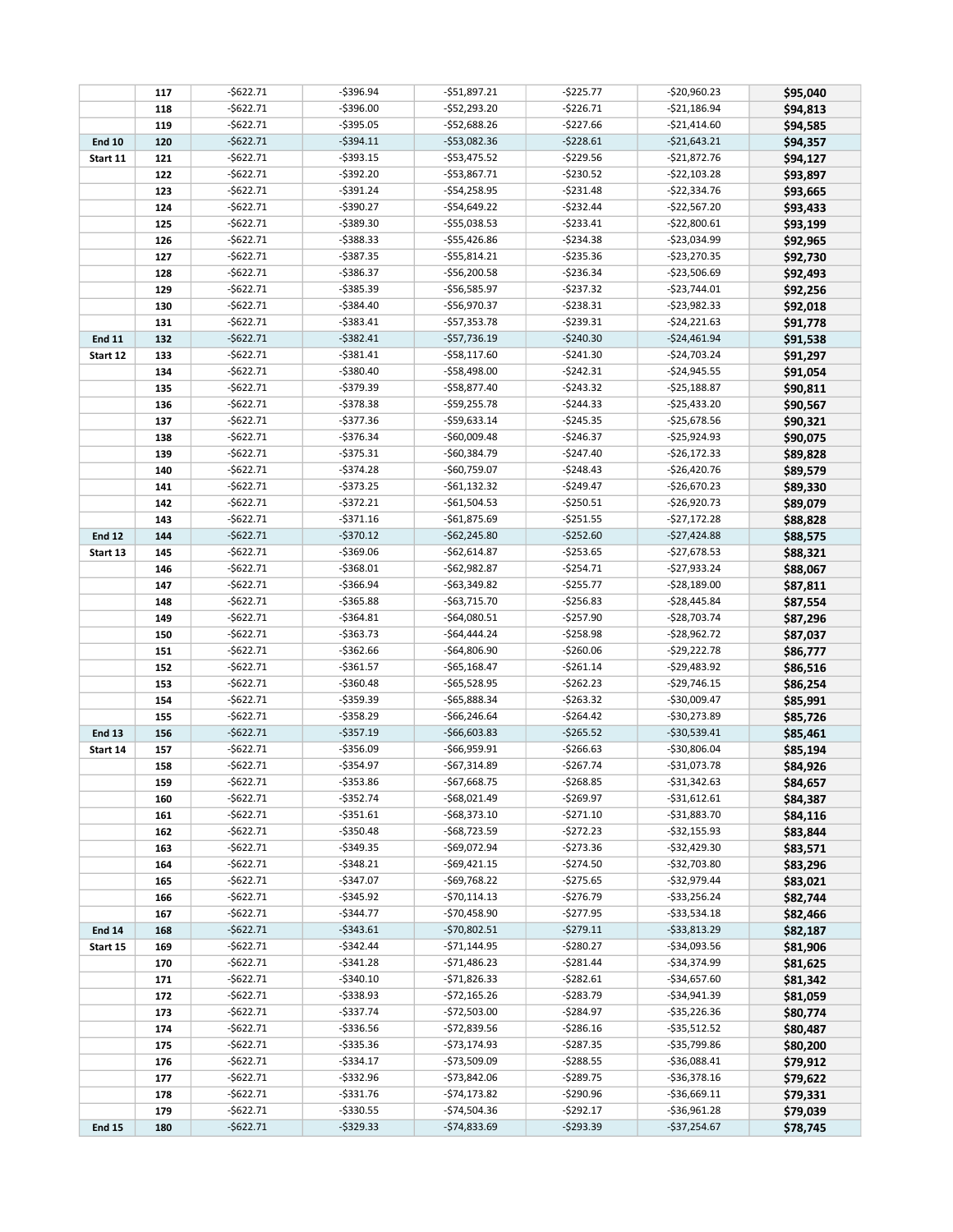| Start 16      | 181 | $-$ \$622.71 | -\$328.11    | $-$75,161.79$   | $-5294.61$   | $-537,549.27$   | \$78,451 |
|---------------|-----|--------------|--------------|-----------------|--------------|-----------------|----------|
|               | 182 | $-$622.71$   | $-5326.88$   | $-$75,488.67$   | $-5295.84$   | $-537,845.11$   | \$78,155 |
|               | 183 | $-$622.71$   | $-5325.65$   | $-$75,814.32$   | $-5297.07$   | $-538,142.18$   | \$77,858 |
|               | 184 | $-$622.71$   | $-$324.41$   | $-$76,138.73$   | $-5298.31$   | $-$38,440.48$   | \$77,560 |
|               | 185 | $-$622.71$   | $-5323.16$   | $-$76,461.89$   | $-5299.55$   | -\$38,740.03    | \$77,260 |
|               | 186 | $-$622.71$   | $-5321.92$   | $-$76,783.81$   | $-$300.80$   | $-$39,040.83$   | \$76,959 |
|               | 187 | $-$622.71$   | $-5320.66$   | $-$77,104.47$   | $-5302.05$   | $-$ \$39,342.88 | \$76,657 |
|               | 188 | $-$622.71$   | $-$319.40$   | $-$77,423.87$   | $-5303.31$   | $-$ \$39,646.18 | \$76,354 |
|               | 189 | $-$622.71$   | $-$318.14$   | $-$77,742.02$   | $-$304.57$   | $-$39,950.76$   | \$76,049 |
|               | 190 | $-$622.71$   | $-5316.87$   | -\$78,058.89    | $-5305.84$   | $-$40,256.60$   | \$75,743 |
|               | 191 | $-$622.71$   | $-5315.60$   | $-$78,374.48$   | $-5307.12$   | $-$40,563.71$   | \$75,436 |
| <b>End 16</b> | 192 | $-5622.71$   | $-$314.32$   | -\$78,688.80    | $-5308.40$   | $-$40,872.11$   | \$75,128 |
| Start 17      | 193 | $-$ \$622.71 | $-$313.03$   | -\$79,001.84    | $-5309.68$   | $-$41,181.79$   | \$74,818 |
|               | 194 | $-$622.71$   | $-5311.74$   | $-579,313.58$   | $-5310.97$   | $-$41,492.76$   | \$74,507 |
|               | 195 | $-$622.71$   | $-$310.45$   | $-$79,624.02$   | $-5312.27$   | $-$41,805.03$   | \$74,195 |
|               | 196 | $-$622.71$   | $-$309.15$   | -\$79,933.17    | $-5313.57$   | $-$42,118.59$   | \$73,881 |
|               | 197 | $-$622.71$   | $-$307.84$   | $-$ \$80,241.01 | $-5314.87$   | $-$42,433.47$   | \$73,567 |
|               | 198 | $-$622.71$   | $-$306.53$   | -\$80,547.54    | $-5316.19$   | $-$42,749.65$   | \$73,250 |
|               | 199 | $-$622.71$   | $-$ \$305.21 | $-$80,852.75$   | $-5317.50$   | $-$43,067.16$   | \$72,933 |
|               | 200 | $-$622.71$   | $-$303.89$   | $-$ \$81,156.63 | $-5318.83$   | $-$43,385.98$   | \$72,614 |
|               | 201 | $-$622.71$   | $-$302.56$   | $-$ \$81,459.19 | $-$ \$320.15 | $-$43,706.14$   | \$72,294 |
|               | 202 | $-$622.71$   | $-5301.22$   | $-$ \$81,760.42 | $-5321.49$   | $-$44,027.63$   | \$71,972 |
|               | 203 | $-$622.71$   | $-5299.88$   | -\$82,060.30    | $-5322.83$   | $-$44,350.45$   | \$71,650 |
| <b>End 17</b> | 204 | $-5622.71$   | $-5298.54$   | $-$82,358.84$   | $-5324.17$   | $-$44,674.63$   | \$71,325 |
| Start 18      | 205 | $-$ \$622.71 | $-5297.19$   | -\$82,656.03    | $-$ \$325.52 | $-$45,000.15$   | \$71,000 |
|               | 206 | -\$622.71    | $-5295.83$   | -\$82,951.86    | $-5326.88$   | $-$45,327.03$   | \$70,673 |
|               | 207 | $-$622.71$   | $-$294.47$   | $-$ \$83,246.33 | $-5328.24$   | $-$45,655.27$   | \$70,345 |
|               | 208 | $-5622.71$   | $-5293.10$   | -\$83,539.44    | $-5329.61$   | $-$45,984.88$   | \$70,015 |
|               | 209 | $-$622.71$   | $-5291.73$   | $-$ \$83,831.17 | $-5330.98$   | $-$46,315.87$   | \$69,684 |
|               | 210 | $-$622.71$   | $-$290.35$   | $-$ \$84,121.52 | $-5332.36$   | $-$46,648.23$   | \$69,352 |
|               | 211 | $-$622.71$   | $-5288.97$   | $-$ \$84,410.48 | $-$333.75$   | $-$46,981.98$   | \$69,018 |
|               | 212 | $-$622.71$   | $-5287.58$   | -\$84,698.06    | $-5335.14$   | $-$47,317.12$   | \$68,683 |
|               | 213 | $-$622.71$   | $-5286.18$   | -\$84,984.24    | $-$ \$336.53 | $-$47,653.65$   | \$68,346 |
|               | 214 | $-$622.71$   | $-$284.78$   | -\$85,269.01    | $-5337.94$   | $-$47,991.59$   | \$68,008 |
|               | 215 | $-$622.71$   | $-5283.37$   | $-$ \$85,552.38 | $-$339.34$   | $-$48,330.93$   | \$67,669 |
| <b>End 18</b> | 216 | $-5622.71$   | $-5281.95$   | -\$85,834.34    | $-$340.76$   | $-$ \$48,671.69 | \$67,328 |
| Start 19      | 217 | $-$622.71$   | $-5280.53$   | $-$ \$86,114.87 | $-5342.18$   | -\$49,013.87    | \$66,986 |
|               | 218 | $-$622.71$   | $-5279.11$   | -\$86,393.98    | $-$ \$343.60 | $-$49,357.47$   | \$66,643 |
|               | 219 | $-$622.71$   | $-$277.68$   | $-$86,671.66$   | $-$345.04$   | $-$49,702.51$   | \$66,297 |
|               | 220 | $-$622.71$   | $-5276.24$   | -\$86,947.90    | $-$ \$346.47 | -\$50,048.98    | \$65,951 |
|               | 221 | $-$622.71$   | $-5274.80$   | $-$ \$87,222.69 | $-5347.92$   | $-$50,396.90$   | \$65,603 |
|               | 222 | $-5622.71$   | -\$273.35    | -\$87,496.04    | $-5349.37$   | $-$50,746.27$   | \$65,254 |
|               | 223 | $-$622.71$   | $-$271.89$   | $-$87,767.93$   | $- $350.82$  | $-$51,097.09$   | \$64,903 |
|               | 224 | -\$622.71    | -\$270.43    | -\$88,038.36    | -\$352.28    | $-$51,449.37$   | \$64,551 |
|               | 225 | -\$622.71    | $-5268.96$   | -\$88,307.32    | $-$ \$353.75 | $-$51,803.13$   | \$64,197 |
|               | 226 | -\$622.71    | $-$267.49$   | $-$ \$88,574.81 | -\$355.23    | $-$52,158.35$   | \$63,842 |
|               | 227 | -\$622.71    | $-5266.01$   | $-$ \$88,840.81 | $-$356.71$   | $-$52,515.06$   | \$63,485 |
| <b>End 19</b> | 228 | $-5622.71$   | $-$264.52$   | -\$89,105.33    | $-5358.19$   | $-$52,873.25$   | \$63,127 |
| Start 20      | 229 | -\$622.71    | $-5263.03$   | -\$89,368.36    | $-5359.68$   | -\$53,232.94    | \$62,767 |
|               | 230 | -\$622.71    | -\$261.53    | -\$89,629.89    | $-5361.18$   | -\$53,594.12    | \$62,406 |
|               | 231 | -\$622.71    | -\$260.02    | $-$ \$89,889.91 | $-5362.69$   | -\$53,956.81    | \$62,043 |
|               | 232 | -\$622.71    | -\$258.51    | $-$90,148.43$   | $-$ \$364.20 | $-$54,321.01$   | \$61,679 |
|               | 233 | $-$ \$622.71 | $-$257.00$   | $-$90,405.42$   | -\$365.72    | -\$54,686.72    | \$61,313 |
|               | 234 | -\$622.71    | -\$255.47    | -\$90,660.90    | -\$367.24    | -\$55,053.97    | \$60,946 |
|               | 235 | -\$622.71    | -\$253.94    | -\$90,914.84    | $-$ \$368.77 | $-$55,422.74$   | \$60,577 |
|               | 236 | $-$ \$622.71 | $-$ \$252.41 | -\$91,167.24    | $-5370.31$   | $-$55,793.04$   | \$60,207 |
|               | 237 | -\$622.71    | $-$250.86$   | $-591,418.11$   | $-5371.85$   | $-$56,164.90$   | \$59,835 |
|               | 238 | -\$622.71    | -\$249.31    | -\$91,667.42    | $-$ \$373.40 | -\$56,538.30    | \$59,462 |
|               | 239 | -\$622.71    | -\$247.76    | $-$ \$91,915.18 | $-$ \$374.96 | -\$56,913.25    | \$59,087 |
| <b>End 20</b> | 240 | $-5622.71$   | $-5246.19$   | $-$ \$92,161.37 | $-$ \$376.52 | -\$57,289.77    | \$58,710 |
| Start 21      | 241 | -\$622.71    | $-$244.63$   | -\$92,406.00    | $-5378.09$   | -\$57,667.86    | \$58,332 |
|               | 242 | -\$622.71    | $-$ \$243.05 | -\$92,649.05    | -\$379.66    | -\$58,047.52    | \$57,952 |
|               | 243 | -\$622.71    | -\$241.47    | -\$92,890.52    | -\$381.24    | -\$58,428.76    | \$57,571 |
|               | 244 | $-$ \$622.71 | -\$239.88    | $-$ \$93,130.40 | $-5382.83$   | $-$ \$58,811.60 | \$57,188 |
|               |     |              |              |                 |              |                 |          |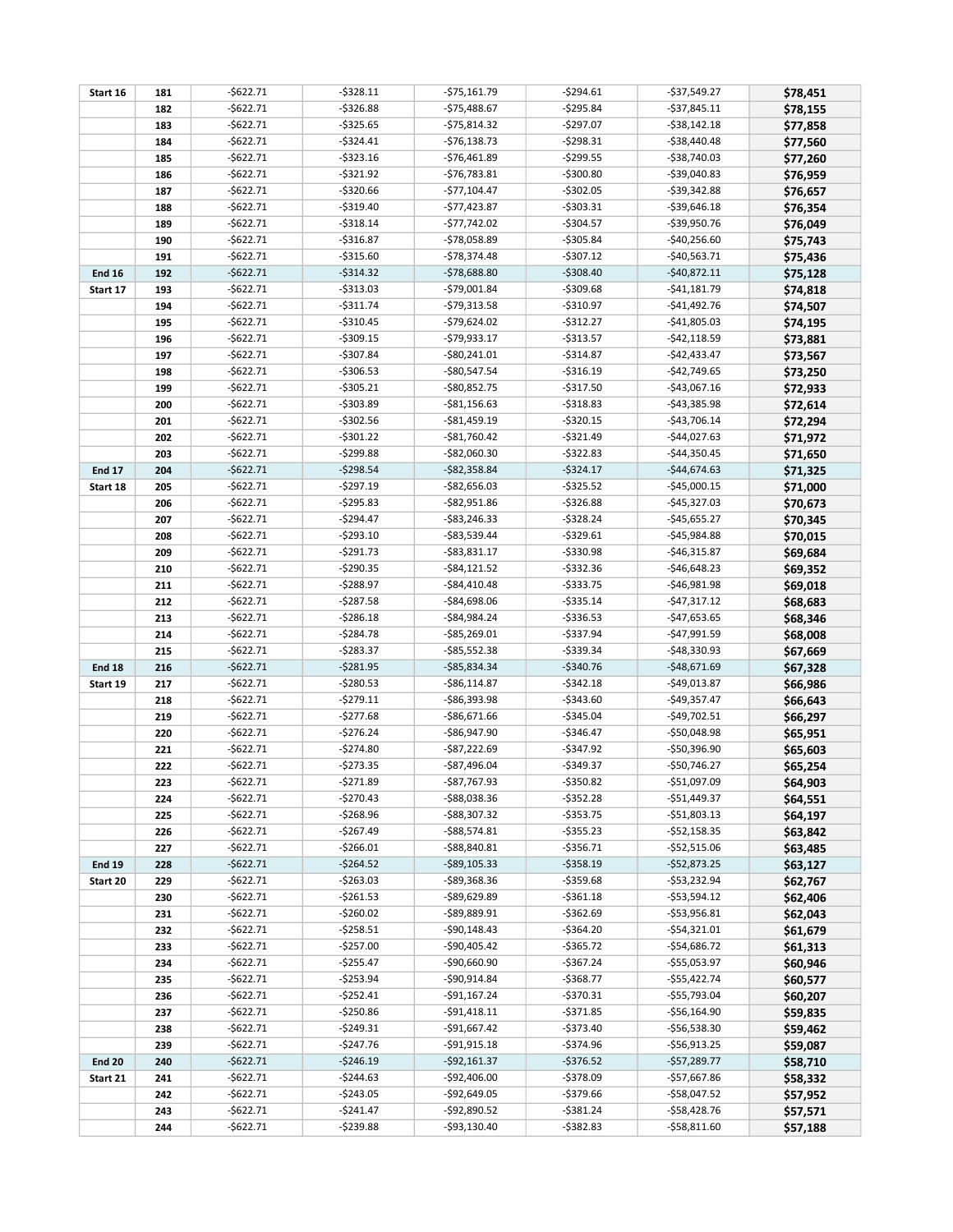|               | 245 | $-$622.71$ | $-5238.29$ | $-$93,368.68$   | $-5384.43$   | $-$59,196.02$   | \$56,804 |
|---------------|-----|------------|------------|-----------------|--------------|-----------------|----------|
|               | 246 | $-$622.71$ | $-5236.68$ | -\$93,605.36    | -\$386.03    | $-$59,582.05$   | \$56,418 |
|               | 247 | $-5622.71$ | $-$235.07$ | -\$93,840.44    | $-5387.64$   | $-$59,969.69$   | \$56,030 |
|               | 248 | $-$622.71$ | $-5233.46$ | -\$94,073.90    | $-5389.25$   | $-$60,358.95$   | \$55,641 |
|               | 249 | $-$622.71$ | $-5231.84$ | -\$94,305.74    | $-5390.88$   | $-$60,749.82$   | \$55,250 |
|               | 250 | $-$622.71$ | $-5230.21$ | -\$94,535.94    | $-$ \$392.50 | $-$61,142.33$   | \$54,858 |
|               | 251 | $-$622.71$ | $-5228.57$ | $-$94,764.52$   | $-5394.14$   | $-$61,536.47$   | \$54,464 |
| <b>End 21</b> | 252 | $-5622.71$ | $-5226.93$ | $-$94,991.45$   | $-5395.78$   | $-561,932.25$   | \$54,068 |
| Start 22      | 253 | $-$622.71$ | $-$225.28$ | $-$ \$95,216.73 | $-5397.43$   | $-$62,329.68$   | \$53,670 |
|               | 254 | $-$622.71$ | $-$223.63$ | -\$95,440.36    | $-5399.09$   | $-$62,728.76$   | \$53,271 |
|               | 255 | $-$622.71$ | $-5221.96$ | $-$ \$95,662.32 | $-$400.75$   | $-$ \$63,129.51 | \$52,870 |
|               | 256 | $-$622.71$ | $-5220.29$ | $-$ \$95,882.62 | $-$402.42$   | $-$63,531.93$   | \$52,468 |
|               | 257 | $-$622.71$ | $-5218.62$ | $-$ \$96,101.23 | $-$404.10$   | $-$63,936.03$   | \$52,064 |
|               | 258 | $-$622.71$ | $-5216.93$ | $-$ \$96,318.17 | $-$405.78$   | $-$64,341.81$   | \$51,658 |
|               | 259 | $-$622.71$ | $-5215.24$ | -\$96,533.41    | $-$407.47$   | $-$64,749.28$   | \$51,251 |
|               | 260 | $-$622.71$ | $-$213.54$ | -\$96,746.95    | $-$409.17$   | $-$65,158.45$   | \$50,842 |
|               | 261 | $-$622.71$ | $-5211.84$ | -\$96,958.79    | $-$410.87$   | $-565,569.32$   | \$50,431 |
|               | 262 | $-$622.71$ | $-$210.13$ | -\$97,168.92    | $-$412.59$   | $-$65,981.91$   | \$50,018 |
|               | 263 | $-$622.71$ | $-5208.41$ | $-$97,377.33$   | $-$414.30$   | $-566,396.21$   | \$49,604 |
| <b>End 22</b> | 264 | $-5622.71$ | $-5206.68$ | $-$97,584.01$   | $-5416.03$   | $-566,812.24$   | \$49,188 |
| Start 23      | 265 | $-$622.71$ | $-$204.95$ | -\$97,788.96    | $-$417.76$   | $-567,230.01$   | \$48,770 |
|               | 266 | $-$622.71$ | $-5203.21$ | -\$97,992.17    | $-$419.50$   | $-$67,649.51$   | \$48,350 |
|               | 267 | $-$622.71$ | $-5201.46$ | -\$98,193.63    | $-5421.25$   | -\$68,070.76    | \$47,929 |
|               | 268 | $-$622.71$ | $-$199.71$ | $-598,393.33$   | $-5423.01$   | $-$68,493.77$   | \$47,506 |
|               | 269 | $-$622.71$ | $-$197.94$ | -\$98,591.28    | $-$424.77$   | $-$68,918.54$   | \$47,081 |
|               | 270 | $-$622.71$ | $-$196.17$ | $-$98,787.45$   | $-$426.54$   | $-$69,345.08$   | \$46,655 |
|               | 271 | $-$622.71$ | $-$194.40$ | $-598,981.85$   | $-5428.32$   | $-$69,773.40$   | \$46,227 |
|               | 272 | $-$622.71$ | $-$192.61$ | -\$99,174.46    | $-$430.10$   | $-$70,203.50$   | \$45,796 |
|               | 273 | $-$622.71$ | $-$190.82$ | -\$99,365.28    | $-5431.89$   | -\$70,635.40    | \$45,365 |
|               | 274 | $-$622.71$ | $-$189.02$ | -\$99,554.29    | $-$433.69$   | -\$71,069.09    | \$44,931 |
|               | 275 | $-$622.71$ | $-5187.21$ | -\$99,741.51    | $-$435.50$   | $-$71,504.59$   | \$44,495 |
| <b>End 23</b> | 276 | $-5622.71$ | $-$185.40$ | -\$99,926.90    | $-5437.32$   | $-571,941.91$   | \$44,058 |
| Start 24      | 277 | $-$622.71$ | $-$183.58$ | $-$100,110.48$  | $-$439.14$   | $-$72,381.04$   | \$43,619 |
|               | 278 | $-$622.71$ | $-$181.75$ | $-$100,292.23$  | $-$440.97$   | $-572,822.01$   | \$43,178 |
|               | 279 | $-$622.71$ | $-$179.91$ | $-$100,472.13$  | $-$442.80$   | $-$73,264.82$   | \$42,735 |
|               | 280 | $-$622.71$ | $-$178.06$ | $-$100,650.20$  | $-$444.65$   | -\$73,709.47    | \$42,291 |
|               | 281 | $-$622.71$ | $-$176.21$ | $-$100,826.41$  | $-$446.50$   | $-$74,155.97$   | \$41,844 |
|               | 282 | $-$622.71$ | $-$174.35$ | $-$101,000.76$  | $-$448.36$   | $-$74,604.33$   | \$41,396 |
|               | 283 | $-$622.71$ | $-5172.48$ | $-$101,173.24$  | $-$450.23$   | $-$75,054.56$   | \$40,945 |
|               | 284 | $-$622.71$ | $-$170.61$ | $-$101,343.85$  | $-5452.11$   | $-$75,506.67$   | \$40,493 |
|               | 285 | $-$622.71$ | $-$168.72$ | $-$101,512.57$  | $-$453.99$   | $-$75,960.66$   | \$40,039 |
|               | 286 | $-$622.71$ | $-$166.83$ | $-$101,679.40$  | $-$ \$455.88 | $-$76,416.54$   | \$39,583 |
|               | 287 | $-$622.71$ | $-$164.93$ | $-$101,844.33$  | -\$457.78    | $-$76,874.33$   | \$39,126 |
| <b>End 24</b> | 288 | -\$622.71  | $-$163.02$ | $-$102,007.35$  | $-$459.69$   | $-$77,334.02$   | \$38,666 |
| Start 25      | 289 | -\$622.71  | $-$161.11$ | $-$102,168.46$  | $-5461.60$   | $-$77,795.62$   | \$38,204 |
|               | 290 | -\$622.71  | -\$159.18  | $-$102,327.65$  | $-$463.53$   | -\$78,259.15    | \$37,741 |
|               | 291 | -\$622.71  | -\$157.25  | -\$102,484.90   | -\$465.46    | -\$78,724.61    | \$37,275 |
|               | 292 | -\$622.71  | -\$155.31  | $-$102,640.21$  | -\$467.40    | -\$79,192.01    | \$36,808 |
|               | 293 | -\$622.71  | $-$153.37$ | $-$102,793.58$  | $-$ \$469.35 | $-$79,661.35$   | \$36,339 |
|               | 294 | -\$622.71  | -\$151.41  | -\$102,944.99   | -\$471.30    | -\$80,132.66    | \$35,867 |
|               | 295 | -\$622.71  | -\$149.45  | -\$103,094.44   | -\$473.27    | $-$80,605.92$   | \$35,394 |
|               | 296 | -\$622.71  | -\$147.48  | $-$103,241.91$  | $-$ \$475.24 | $-$ \$81,081.16 | \$34,919 |
|               | 297 | -\$622.71  | $-$145.50$ | $-$103,387.41$  | -\$477.22    | $-$ \$81,558.38 | \$34,442 |
|               | 298 | -\$622.71  | -\$143.51  | -\$103,530.92   | -\$479.21    | -\$82,037.58    | \$33,962 |
|               | 299 | -\$622.71  | -\$141.51  | $-$103,672.43$  | $-5481.20$   | -\$82,518.79    | \$33,481 |
| <b>End 25</b> | 300 | $-5622.71$ | $-$139.51$ | $-$103,811.93$  | $-5483.21$   | $-$ \$83,001.99 | \$32,998 |
| Start 26      | 301 | -\$622.71  | -\$137.49  | -\$103,949.42   | -\$485.22    | -\$83,487.22    | \$32,513 |
|               | 302 | -\$622.71  | $-$135.47$ | -\$104,084.89   | -\$487.24    | -\$83,974.46    | \$32,026 |
|               | 303 | -\$622.71  | -\$133.44  | $-$104,218.33$  | $-5489.27$   | -\$84,463.73    | \$31,536 |
|               | 304 | -\$622.71  | -\$131.40  | $-$104,349.73$  | -\$491.31    | -\$84,955.04    | \$31,045 |
|               | 305 | -\$622.71  | $-$129.35$ | -\$104,479.09   | -\$493.36    | -\$85,448.40    | \$30,552 |
|               | 306 | -\$622.71  | -\$127.30  | $-$104,606.39$  | -\$495.41    | -\$85,943.82    | \$30,056 |
|               | 307 | -\$622.71  | -\$125.23  | -\$104,731.62   | -\$497.48    | -\$86,441.30    | \$29,559 |
|               | 308 | -\$622.71  | $-$123.16$ | $-$104,854.78$  | -\$499.55    | -\$86,940.85    | \$29,059 |